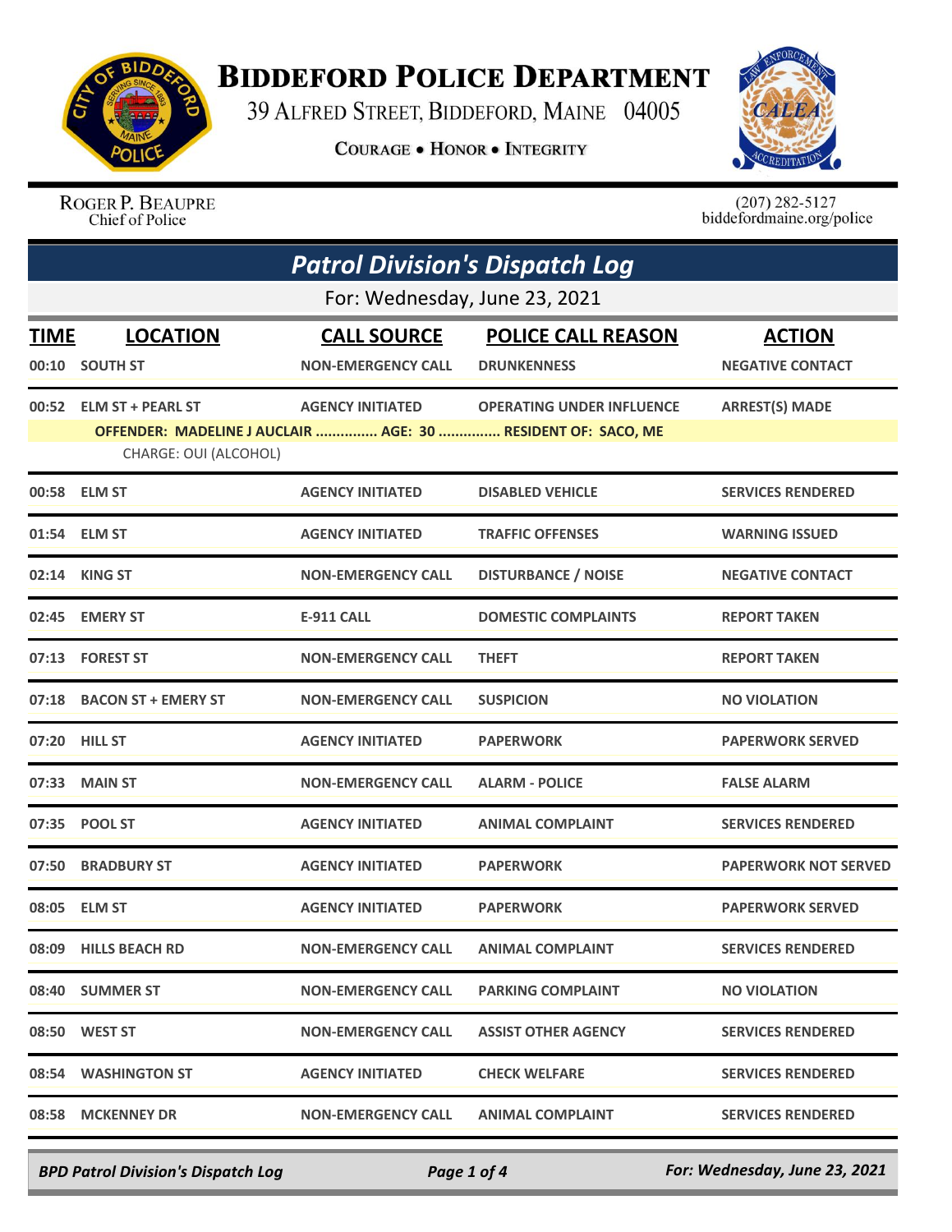| <b>TIME</b> | <b>LOCATION</b>                    | <b>CALL SOURCE</b>        | <b>POLICE CALL REASON</b>                                     | <b>ACTION</b>                |
|-------------|------------------------------------|---------------------------|---------------------------------------------------------------|------------------------------|
|             | 09:27 CUTTS ST                     | <b>AGENCY INITIATED</b>   | <b>PARKING COMPLAINT</b>                                      | <b>SERVICES RENDERED</b>     |
|             | 09:50 FRANKLIN ST                  | <b>NON-EMERGENCY CALL</b> | <b>PARKING COMPLAINT</b>                                      | <b>SERVICES RENDERED</b>     |
|             | 09:54 ALFRED ST                    | <b>NON-EMERGENCY CALL</b> | <b>PARKING COMPLAINT</b>                                      | <b>PARKING TICKET ISSUED</b> |
| 10:01       | <b>ALFRED ST</b>                   | <b>WALK-IN AT STATION</b> | <b>WARRANT ARREST</b>                                         | <b>ARREST(S) MADE</b>        |
|             | CHARGE: WARRANT ARREST (2 charges) |                           | OFFENDER: KEVIN T GOBEIL  AGE: 55  RESIDENT OF: BIDDEFORD, ME |                              |
|             | 10:02 ELM ST                       | <b>AGENCY INITIATED</b>   | <b>ANIMAL COMPLAINT</b>                                       | <b>SERVICES RENDERED</b>     |
| 10:10       | <b>ALFRED ST</b>                   | <b>NON-EMERGENCY CALL</b> | <b>PARKING COMPLAINT</b>                                      | <b>SERVICES RENDERED</b>     |
| 10:13       | <b>SOUTH ST</b>                    | <b>NON-EMERGENCY CALL</b> | <b>DISTURBANCE / NOISE</b>                                    | <b>SERVICES RENDERED</b>     |
|             | 10:22 ELM ST                       | <b>AGENCY INITIATED</b>   | <b>COMMUNITY ENGAGEMENT</b>                                   | <b>SERVICES RENDERED</b>     |
| 10:48       | <b>ELM ST</b>                      | <b>AGENCY INITIATED</b>   | <b>ANIMAL COMPLAINT</b>                                       | <b>SERVICES RENDERED</b>     |
| 10:59       | <b>MAIN ST</b>                     | <b>AGENCY INITIATED</b>   | <b>SEX OFFENDER COMPLIANCE CHK</b>                            | <b>NO VIOLATION</b>          |
| 11:04       | <b>BACON ST</b>                    | <b>OTHER</b>              | <b>SEX OFFENDER COMPLIANCE CHK</b>                            | <b>NEGATIVE CONTACT</b>      |
| 11:06       | <b>MAIN ST</b>                     | <b>AGENCY INITIATED</b>   | <b>PRO-ACTIVE DV RESPONSE TEAM</b>                            | <b>NO VIOLATION</b>          |
| 11:20       | <b>ALFRED ST</b>                   | <b>AGENCY INITIATED</b>   | <b>OUT FOR FOLLOW UP</b>                                      | <b>SERVICES RENDERED</b>     |
|             | 11:30 ELM ST                       | <b>NON-EMERGENCY CALL</b> | <b>ATTEMPTED ARSON</b>                                        | <b>SERVICES RENDERED</b>     |
|             | 11:42 CLIFFORD ST                  | <b>NON-EMERGENCY CALL</b> | <b>CHECK WELFARE</b>                                          | <b>NO VIOLATION</b>          |
|             | 12:09 SOUTH ST                     | <b>NON-EMERGENCY CALL</b> | <b>PAPERWORK</b>                                              | <b>PAPERWORK NOT SERVED</b>  |
|             | 12:14 CLIFFORD ST + GEORGE ST      | <b>NON-EMERGENCY CALL</b> | <b>VEHICLE CRASH - POLICE ONLY</b>                            | <b>STATE FORM TAKEN</b>      |
|             | 12:21 ALFRED ST                    | <b>AGENCY INITIATED</b>   | <b>SEX OFFENDER COMPLIANCE CHK</b>                            | <b>NO VIOLATION</b>          |
|             | 12:41 OCEAN AVE                    | <b>NON-EMERGENCY CALL</b> | <b>ALARM - POLICE</b>                                         | <b>CANCELLED IN ROUTE</b>    |
|             | 13:12 CLEAVES ST                   | <b>NON-EMERGENCY CALL</b> | <b>FRAUD / SCAM</b>                                           | <b>REPORT TAKEN</b>          |
|             | 13:24 MAINE TPKE                   | E-911 CALL                | <b>BOLO</b>                                                   | <b>REFERRED OTHER AGENCY</b> |
|             | 13:25 ALFRED ST + PRECOURT ST      | <b>E-911 CALL</b>         | <b>ASSIST CITIZEN</b>                                         | <b>SERVICES RENDERED</b>     |
|             | 14:05 HORRIGAN CT                  | <b>WALK-IN AT STATION</b> | <b>PAPERWORK</b>                                              | <b>SERVICES RENDERED</b>     |
|             | 14:06 MAIN ST                      | <b>AGENCY INITIATED</b>   | <b>PAPERWORK</b>                                              | <b>PAPERWORK SERVED</b>      |
|             | 14:07 GEORGE ST                    | <b>NON-EMERGENCY CALL</b> | <b>BURGLARY OF A MOTOR VEHICLE</b>                            | <b>REPORT TAKEN</b>          |

*BPD Patrol Division's Dispatch Log Page 2 of 4 For: Wednesday, June 23, 2021*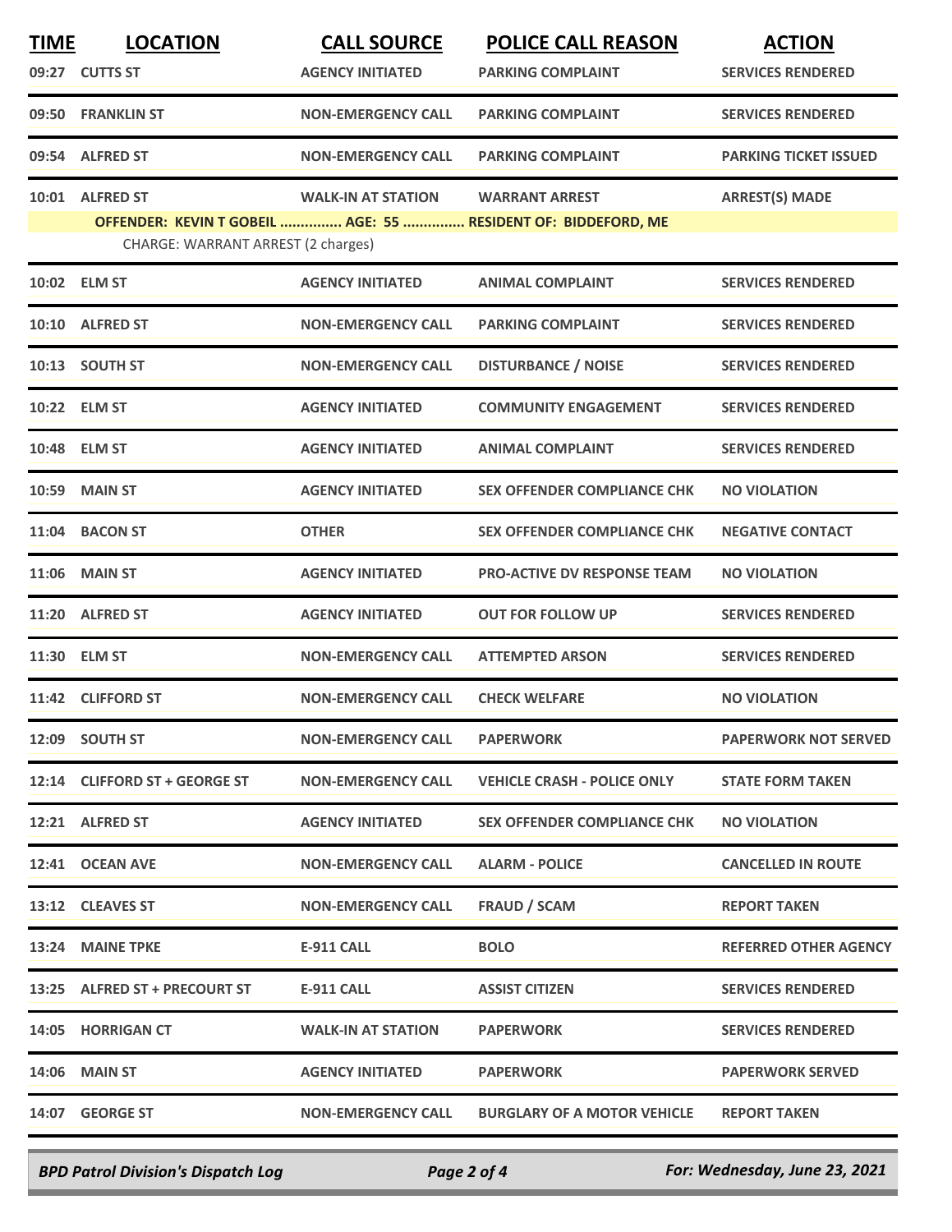| <b>TIME</b> | <b>LOCATION</b>                                       | <b>CALL SOURCE</b>        | <b>POLICE CALL REASON</b>          | <b>ACTION</b>                |
|-------------|-------------------------------------------------------|---------------------------|------------------------------------|------------------------------|
|             | 14:08 ALFRED ST                                       | <b>NON-EMERGENCY CALL</b> | <b>CIVIL COMPLAINT</b>             | <b>NEGATIVE CONTACT</b>      |
|             | 14:25 ALFRED ST                                       | <b>WALK-IN AT STATION</b> | <b>MENTAL ILLNESS CASES</b>        | <b>REPORT TAKEN</b>          |
|             | 14:56 ALFRED ST                                       | <b>NON-EMERGENCY CALL</b> | <b>ASSIST OTHER AGENCY</b>         | <b>REPORT TAKEN</b>          |
|             | 15:01 ALFRED ST                                       | <b>RADIO</b>              | <b>MENTAL ILLNESS CASES</b>        | <b>TRANSPORT TO HOSPITAL</b> |
|             | 15:02 HARDING ST                                      | <b>AGENCY INITIATED</b>   | <b>PRO-ACTIVE DV RESPONSE TEAM</b> | <b>NO VIOLATION</b>          |
|             | <b>15:34 WENTWORTH ST</b>                             | <b>E-911 CALL</b>         | <b>MENTAL ILLNESS CASES</b>        | <b>SERVICES RENDERED</b>     |
| 15:35       | <b>BACON ST</b>                                       | <b>RADIO</b>              | <b>COMMUNITY ENGAGEMENT</b>        | <b>SERVICES RENDERED</b>     |
|             | 15:44 POOL ST                                         | <b>RADIO</b>              | <b>ARTICLES LOST/FOUND</b>         | <b>REPORT TAKEN</b>          |
|             | 16:32 HILL ST                                         | <b>WALK-IN AT STATION</b> | <b>PAPERWORK</b>                   | <b>SERVICES RENDERED</b>     |
|             | <b>16:40 MAIN ST</b>                                  | <b>AGENCY INITIATED</b>   | <b>COMMUNITY ENGAGEMENT</b>        | <b>SERVICES RENDERED</b>     |
|             | 16:42 PROSPECT ST                                     | <b>AGENCY INITIATED</b>   | <b>TRAFFIC OFFENSES</b>            | <b>WARNING ISSUED</b>        |
| 16:46       | <b>ALFRED ST</b>                                      | <b>AGENCY INITIATED</b>   | <b>OUT FOR FOLLOW UP</b>           | <b>SERVICES RENDERED</b>     |
| 17:02       | <b>ALFRED ST + GRAHAM ST</b>                          | <b>AGENCY INITIATED</b>   | <b>TRAFFIC OFFENSES</b>            | <b>WARNING ISSUED</b>        |
|             | 17:02 ALFRED ST + MEDICAL CENTER D NON-EMERGENCY CALL |                           | <b>DISABLED VEHICLE</b>            | <b>SERVICES RENDERED</b>     |
|             | 17:04 ALFRED ST                                       | <b>NON-EMERGENCY CALL</b> | <b>ASSIST CITIZEN</b>              | <b>SERVICES RENDERED</b>     |
| 17:39       | <b>MAIN ST</b>                                        | <b>WALK-IN AT STATION</b> | <b>MOTOR VEHICLE THEFT</b>         | <b>NO ACTION REQUIRED</b>    |
|             | 17:43 MARINER WAY                                     | <b>NON-EMERGENCY CALL</b> | <b>BOLO</b>                        | <b>NEGATIVE CONTACT</b>      |
|             | 17:49 MAIN ST                                         | <b>NON-EMERGENCY CALL</b> | <b>BOLO</b>                        | <b>NEGATIVE CONTACT</b>      |
|             | 18:13 BACON ST + SULLIVAN ST                          | <b>AGENCY INITIATED</b>   | <b>COMMUNITY ENGAGEMENT</b>        | <b>SERVICES RENDERED</b>     |
|             | <b>18:21 HILL ST</b>                                  | <b>NON-EMERGENCY CALL</b> | <b>DISTURBANCE / NOISE</b>         | <b>NO VIOLATION</b>          |
|             | 19:25 MT VERNON ST                                    | <b>NON-EMERGENCY CALL</b> | <b>THEFT</b>                       | <b>NEGATIVE CONTACT</b>      |
|             | 19:28 AMHERST ST                                      | <b>NON-EMERGENCY CALL</b> | <b>BOLO</b>                        | <b>UNFOUNDED</b>             |
|             | 19:28 PIERSONS LN                                     | <b>E-911 CALL</b>         | <b>JUVENILE OFFENSES</b>           | <b>SERVICES RENDERED</b>     |
|             | 19:49 MAY ST + DARTMOUTH ST                           | <b>AGENCY INITIATED</b>   | <b>TRAFFIC OFFENSES</b>            | <b>WARNING ISSUED</b>        |
|             | 19:54 GRANITE ST                                      | <b>NON-EMERGENCY CALL</b> | <b>DISTURBANCE / NOISE</b>         | <b>SERVICES RENDERED</b>     |
|             | 20:19 SUMMER ST + BIRCH ST                            | <b>NON-EMERGENCY CALL</b> | <b>BOLO</b>                        | <b>NEGATIVE CONTACT</b>      |
|             |                                                       |                           |                                    |                              |

*BPD Patrol Division's Dispatch Log Page 3 of 4 For: Wednesday, June 23, 2021*